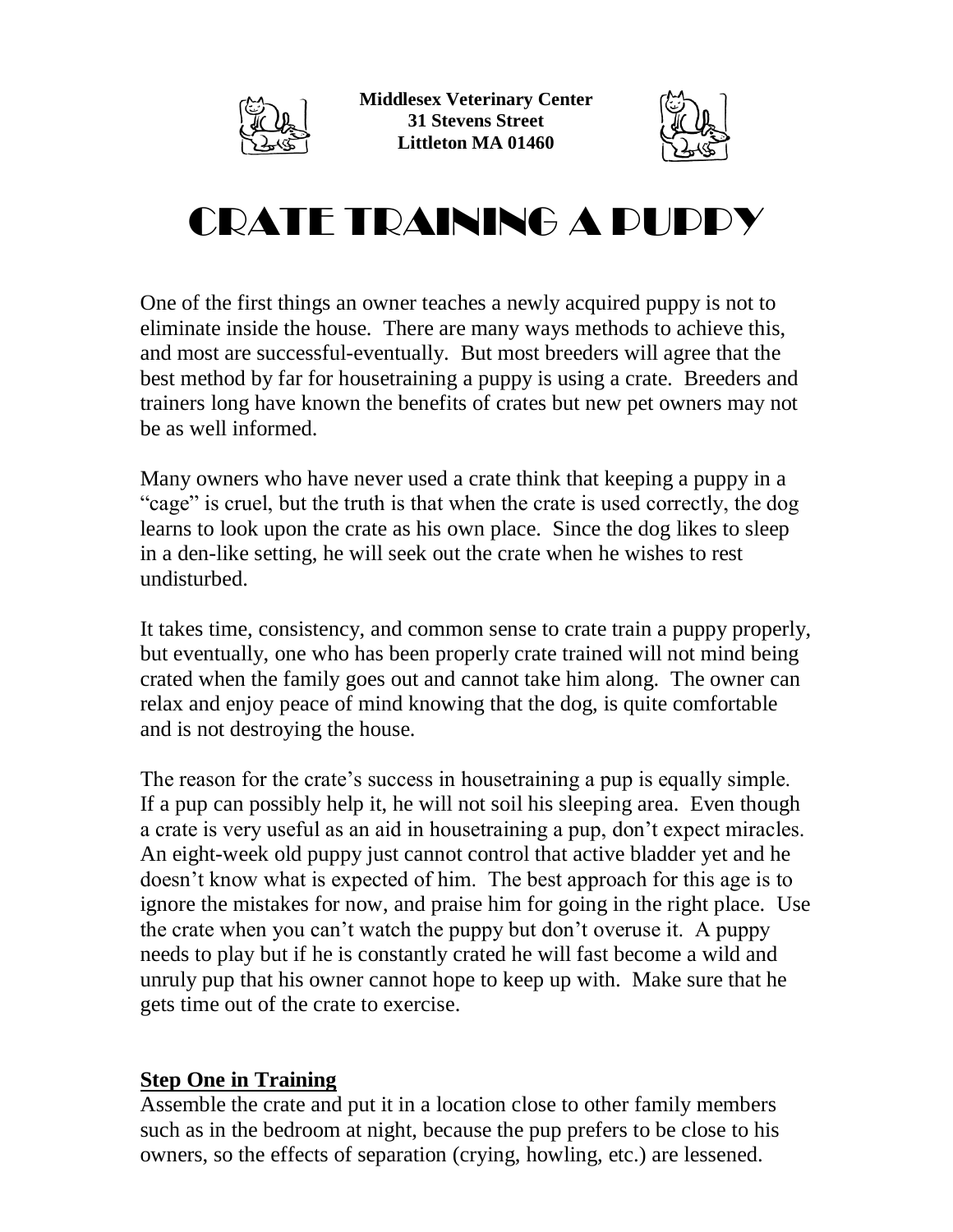Them it's easy enough to move the crate to the kitchen or family room during the day so he still can feel a part of his family.

Before you put the pup in the crate, remove his collar to prevent its entanglement in the crate and because tiny legs can also get caught in it. When you first put the puppy in the crate, he will bark, whine, or cry unless his breeder has already crate trained him. But just put him in, offer him a treat and close the door. Leave the room but remain just outside in order to audit the puppy's behavior. At the first sign of a separation response such as barking, whining, or howling, intervene with a sharp, "No!" The pup should associate the starting voice with his actions and stop. The puppy will usually settle down after four or five attempts at emotional responses.

Once he is quiet, keep him in the crate for 30 to 45 minutes. After that time, if he starts crying take him outside so he can relieve himself and after he has accomplished that, praise him, take him back into the house and allow him free time out of the crate. If he starts chewing something other than one of his toys, respond with a sharp "No!" and take it from him, replacing it with a toy.

After 15 to 20 minutes of free time to romp and play, put him back in the crate for a nap. If he cries, repeat the procedure of correcting him with a sharply raised voice. Because he is learning through association, consistency should help him accept being in the crate after only a few tries. When he has been quiet in the crate for an hour or so, repeat the steps of taking him out, praising him, and then taking him of for free time.

Be advised, too, that a pup will have to eliminate after eating or playing. Also a very young puppy will not be able to hold his urine all night, so be prepared to be awakened during the night to take him out. As terrible as walking a dog at four a.m. sounds, it's preferable to allowing him to soil his crate.

Take the puppy on lead outside immediately after letting him out of the crate. Rush him to the door or carry him if he is small so he can avoid an accident, and be sure he does relieve himself.

With the possible exceptions of the first few nights of confinement, the pup usually will not soil his bed. Never place newspapers on the bottom of his crate. These will only encourage him to soil his crate. After you are sure that he isn't wetting his bed, you may give him a blanket or towel, but he may be more comfortable without one.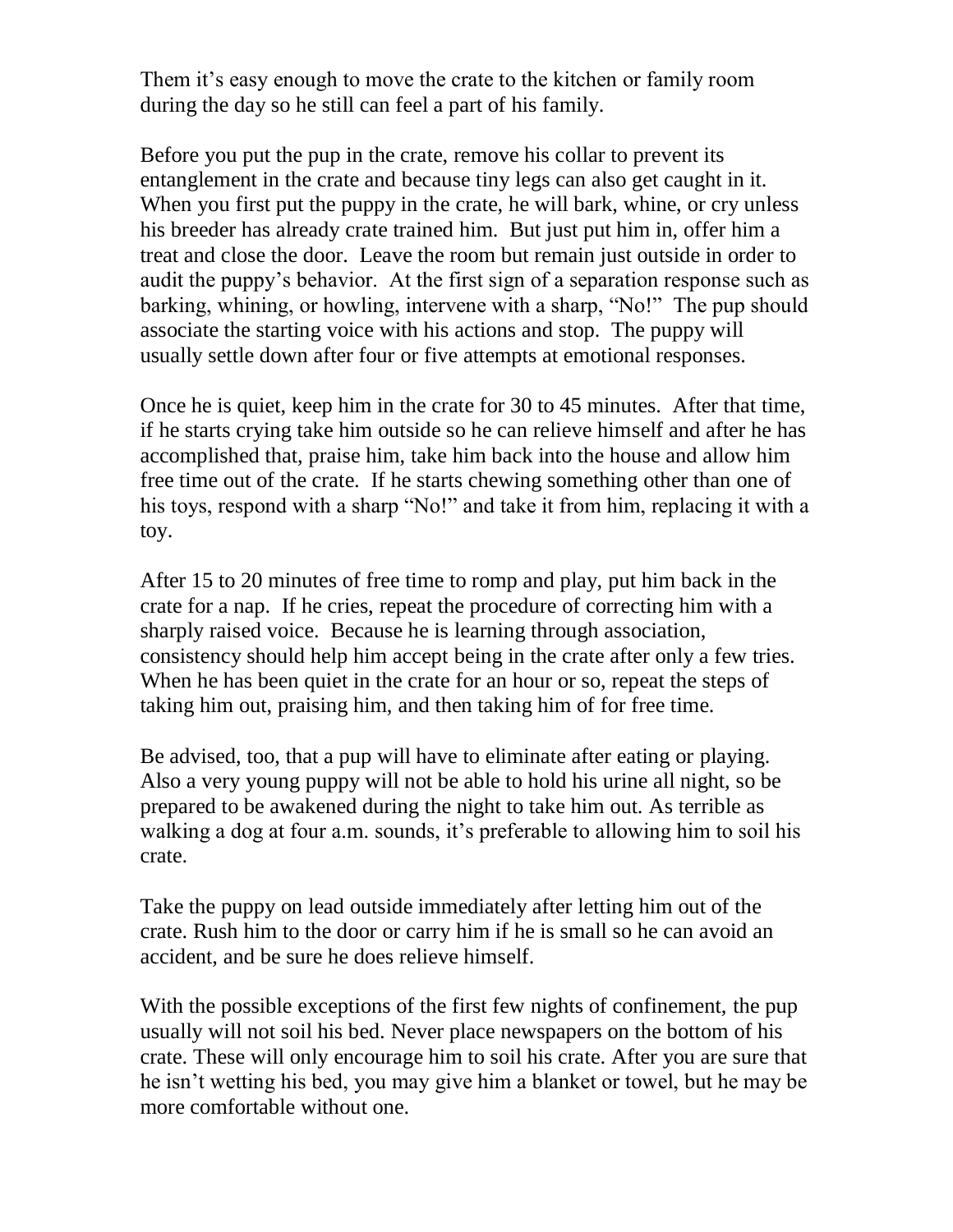Gradually lengthen the amount of time that he is allowed to play, but don't give him more time than he can handle without having an accident. By the time he is five or six months old, he should be able to control himself for an hour or so between trips outside. It's important not to encourage the pup to cry by taking him out every time he makes a fuss. However, neither do you want to encourage him to coil his crate, so use common sense here. If he has relieved himself and doesn't need a drink, correct him for crying and make him stay in the crate.

## **Structured Learning**

The crate is also useful as an aid in curbing destructive behavior. If you use a crate while training a puppy, you won't have to worry about uncontrolled chewing. Many owners have returned home to find furniture shredded and floors and walls chewed. If a puppy chews when you leave the house, crate train him so you can leave him for a few hours with peace of mind. As he matures and proves himself capable of being loose in the home without destroying it, give him that privilege. But don't give him responsibility that he cannot handle. Obviously, if a puppy can't get to it, he can't chew it. But remember that the crate itself cannot stop the puppy's desire to chew while he is teething, so provide him with safe chewable toys and nylon and rawhide bones. If the dog continues to chew beyond the teething stage, he is probably bored, so spend more time with him.

By the time the pup is eight months (a bit older for giant breeds), he should be able to walk around the house for most of the day as long as he has been taken out to relieve himself. By one year of age, he should be mature enough to be trusted all night in the house, but keep the crate set up with the door open. The dog will be very attached to the "den" by now and will look for it. He can also be crated when you leave the house for a few hours. Keep in mind, however, that the dog is expected not to destroy your house, so return that favor by keeping his crate clean. Respect his privacy in the crate and teach children that if the dog wants attention he will come to them. The crate should be the one spot in the home that belongs to the dog.

## **Good Things in Small Packages**

Crates come in many different styles, types, and sizes. Choosing a crate depends on personal preference, and most kinds will serve the purpose well. The crate should be large enough for an adult dog of your puppy's breed to lie down, stand up and turn around in without difficulty. A crate that is too small will not be comfortable for the dog, and one that is too big may encourage the puppy to soil it.